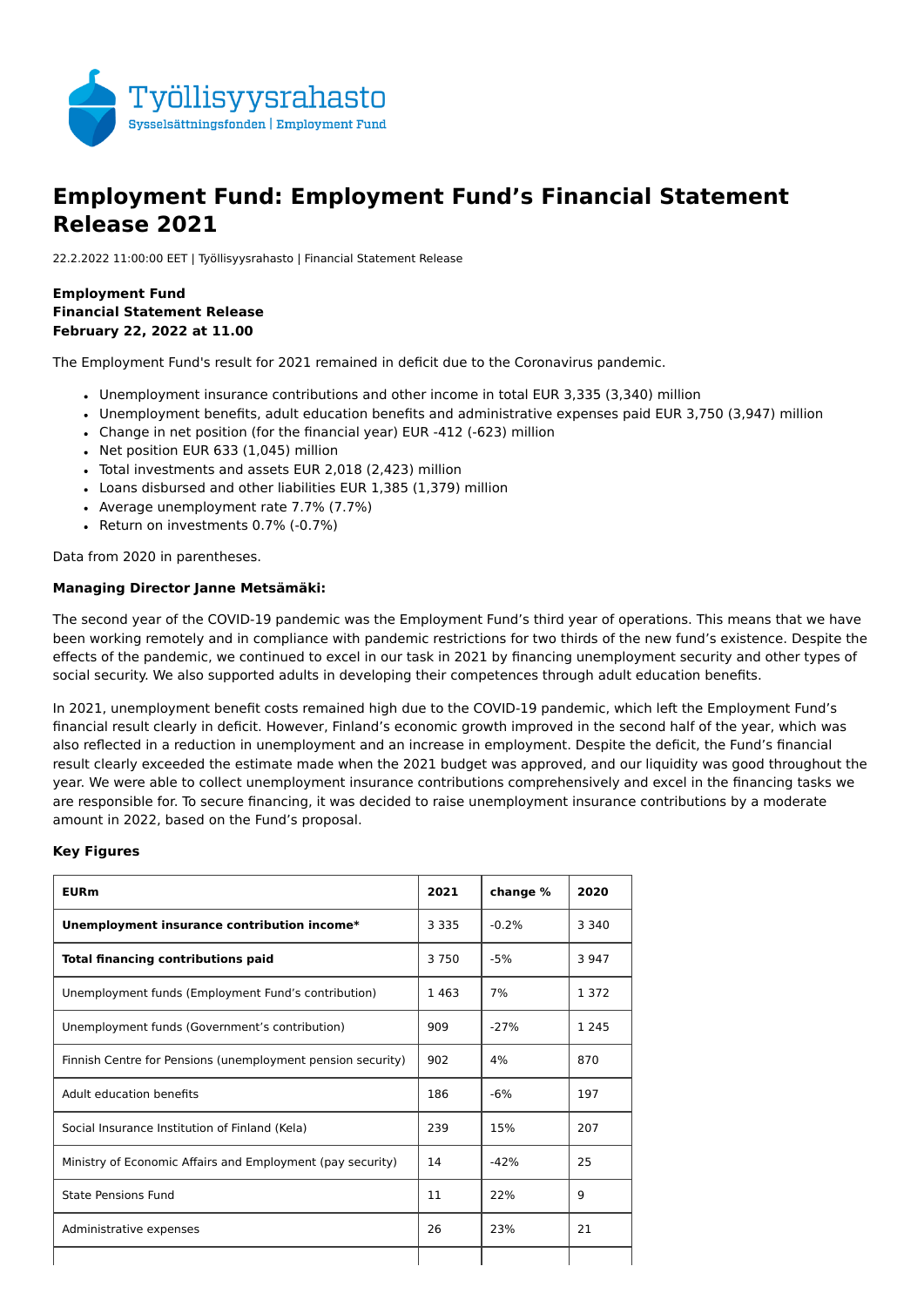| Change in net position                           | $-412$  | $-34%$ | $-623$  |
|--------------------------------------------------|---------|--------|---------|
| Net position (business cycle buffer)             | 633     |        | 1 0 4 5 |
| Investment return % (for fair value)             | 0,7     |        | $-0,7$  |
| Loans withdrawn                                  | 1 3 8 5 |        | 1 3 7 9 |
| Unemployment rate (avg.)                         | 7,7     |        | 7,7     |
| Payment % (unemployment insurance contributions) |         |        |         |
| Employee contribution                            | 1,40 %  |        | 1,25 %  |
| Employer, base                                   | 0,50%   |        | 0.45%   |
| Employer, large firms                            | 2,05 %  |        | 1,90%   |

# **Operational environment of the Employment Fund**

The Employment Fund's financial result remained in deficit in 2021 due to the COVID-19 pandemic. The financial statements show a deficit of EUR 412 million in 2021. The remaining value of the Employment Fund's net assets (business cycle buffer) at the end of the accounting period was EUR 633 million compared to EUR 1,045 million in 2020.

The unemployment rate and number of unemployed jobseekers dropped significantly, especially in the second half of the year. The average unemployment rate was approximately 7.7% in 2021, which is on average at the same level as the previous year. There was an increase in the amount of unemployment insurance contributions collected, based on a significant increase in the payroll amount and higher unemployment insurance contribution percentages.

In 2021, the employers' unemployment insurance contribution income was EUR 1,160 (993) million in total, and the employers' liability component income EUR 23 (26) million in total. Income from employees' unemployment insurance totalled EUR 1,241 (1,073) million.

The popularity of adult education allowances continued to increase in 2021. In 2021, a total of EUR 175.3 (186.9) million of adult education allowance was paid to 28,322 (27,066) individuals. 26,257 approvals for scholarships for qualified employee were given and 25,949 beneficiaries received the scholarship. A total of EUR 10.4 (10.6) million was paid in scholarships.

# **New financing role in preparation**

In 2020, the Finnish government decided on measures to improve the employment and promote wellbeing at work of people over the age of 55. One of these measures would be phasing out the additional days of unemployment insurance for people born in 1965 and later. The Employment Fund will face some changes as the additional days of unemployment insurance are phased out. The additional days will be replaced by a new security package, which the Fund will finance by collecting a new security contribution from employers. According to the legislative proposal, the changes will take effect at the start of 2023. We have been preparing for their implementation since early 2021. In addition, we participated in preparatory work to determine how the upcoming transfer of Employment services to municipalities will affect the financing of unemployment allowances.

# **The reform of adult education allowance boosted the automation of processing applications**

The reform of the adult education allowance came into effect in August 2020. As a result, the use of the adult education allowance to combine study and work has increased somewhat, which was one of the objectives of the reform. The reform also led to a significant increase in the number of applications, as a two-stage application process was introduced. We responded to the increase by automating the processing of allowance applications and updating our systems. We aim to further increase the level of automation in the future.

The effects of the adult education allowance reform were assessed over the year, and the Ministry of Social Affairs and Health reported them to Parliament in December 2021. We also reformed our organisation during the year to ensure that we are even better positioned to achieve our objectives and provide services in an efficient and customer oriented manner. In the autumn, we finalised our customer strategy, which facilitates a systematic approach to developing our services and operations in accordance with the needs of our customers and operational environment.

#### **Events after the financial statements**

The employment rate and the number of unemployed jobseekers have demonstrated positive trends in early 2022. However, restrictions put in place due to the COVID-19 pandemic have affected employment in some sectors. Developments in the coming months will show whether restrictions can be lifted and society reopened on a larger scale.

Compared to the previous year, some changes are visible in the financial operating environment. Basic economic factors remain reasonably positive, but in the financial market, the year is off to an uncertain start. The stock market in particular